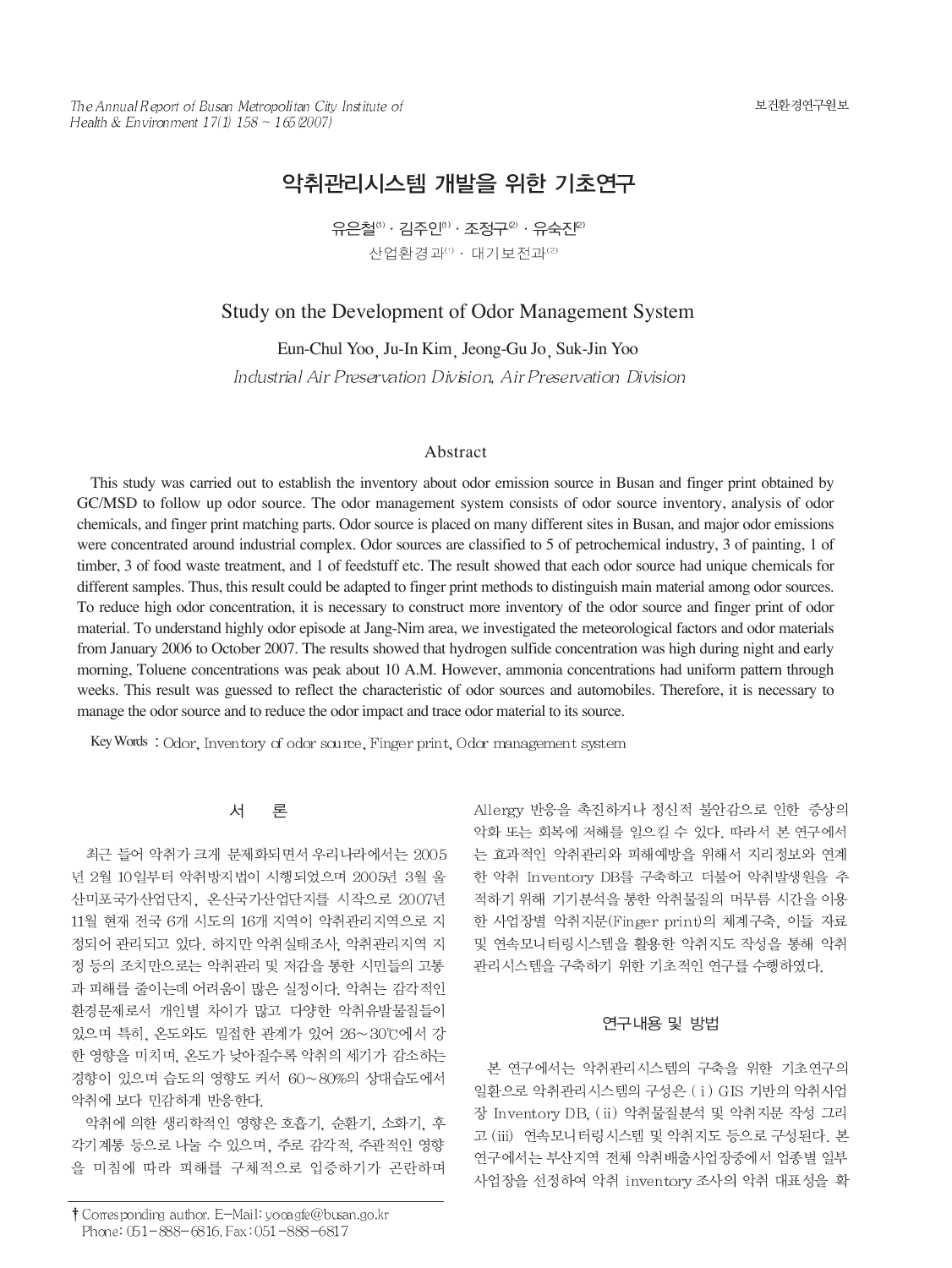Table 1. Odor emission source objet of study

| Classification      | Total:21 |
|---------------------|----------|
| Feed                | 6        |
| Chemical factory    | 6        |
| Was te dispo sal    | 3        |
| Incineration        |          |
| Metal manufacture   |          |
| Non-metalic mineral |          |
| Textile manufacture |          |

Table 2. Inventory table of odor emission source

|   | 사업장                                | TM 좌표                  | 배출시설 | 방지시설 | 악취물질<br>주요 | 악취발생량 | 비<br>مناسب |
|---|------------------------------------|------------------------|------|------|------------|-------|------------|
| 업 | $\rightarrow$ 1<br>AN <sub>1</sub> | .86.8<br>197<br>$\sim$ | 혼합시설 | 여과집진 | Tolune     |       |            |
| 종 |                                    |                        |      |      |            |       |            |
| 별 |                                    |                        |      |      |            |       |            |

보하기 위해 배출구에서 3회 이상 시료를 채취하여 GC/MSD 를 이용한 악취물질을 기기분석을 하였고 이를 기초로 업종별 악취지문(Finger print)을 작성하였다.

또한. 악취 및 VOCs 연속분석시스템을 활용하여 악취 민원 이 많은 장림지역의 시료를 채취하여 황화합물, 아민류, VOCs 등을 포괄하는 56개 종류의 주요 악취성분들을 조사하 였다. 각 사업장별 측정 분석된 주요 악취성분들의 배출규모 추정과 이들의 공간적 분포 특성을 파악하기 위해 surface mapping system을 활용하여 GIS기반의 악취지도 작성을 시도하였다.

# 연구 대상사업장의 선정 및 조사방법

대상사업장은 부산지역에 악취발생이 심한 사업장을 중심으 로 2006년 1월부터 2007년 10월 기간까지 현장조사를 수행하 였다. 현장조사는 사업장에 설치된 주요 배출시설 및 공정과 배 출되는 악취성분에 대한 시료채취도 동시에 조사하였다. 조사 대상으로 선정한 대상 사업장은 총 21개이며 이들 조사대상사 업장들은 표 1에 제시한 바와 같다. 세부적인 업종별로 살펴보 면. 사료제조 6개소. 화합물 및 화학제조 분야 6개소로서 가장 많고 그 다음으로 폐기물처리 3개소, 소각 2개소, 금속제조 등 3개소 등의 업종을 선정하였다.

# 악취 배출원 Inventory 작성

악취배출원이 많은 공단지역에서의 악취조사는 그 발생원을 일일이 찾아내야 하는 어려움이 있다. 따라서 악취발생원 탐색 을 원활히 하기 위해서는 사업장별 대기배출시설, 폐기물, 폐 수, 원료, 제품 등 악취와 관련되는 정보를 수집하여 DB화 할 필요가 있다. 따라서 본 연구에서는 부산지역의 악취배출사업 장에 대해 악취 Inventory를 통해 DB를 구축함에 있어 악취 민원발생 가능성이 높은 일부 대표적인 몇몇의 사업장에 대해 기초인 현장조사를 실시하였다.

악취 Inventory를 위한 조사구성표는 표 2와 같다. 업종구 분에 따른 사업장의 GIS기반 지리 정보를 기초로 한 배출시설 및 방지시설, 주요 악취물질 및 배출량 그리고 악취지문 (Finger print) 자료 확보를 위해 GC/MSD를 이용한 기기분 석결과를 DB화 하였다.

# 악취물질분석 및 악취지문(Finger print) 작성

본 연구에서는 악취물질별 정성 · 정량분석방법이 상이하고 많은 시간이 소요됨에 따라 GC/MSD를 이용하여 여러 악취물 질을 동시에 스크린 가능한 조건을 찾기 위해 수차례 분석을 하였으며 그 분석조건을 표 3과 같이 설정하였으며, 표준악취 물질의 GC/MSD 질량스펙트럼과 머무름시간(RT)을 비교하 여 악취성분을 정성분석하였다. Fig. 1은 본 연구의 분석 장비 로 활용한 Agilent사(6890N-5973MSD) GC/MSD이다.

악취 및 VOCs 연속측정시스템의 측정항목 및 분석방법은 표 4와 같으며 황화합물 및 VOCs에 대한 분석조건은 다음 표 5, 6와 같다.



Fig. 1. Gas chromatograph (Agilent 6890N-5973MSD).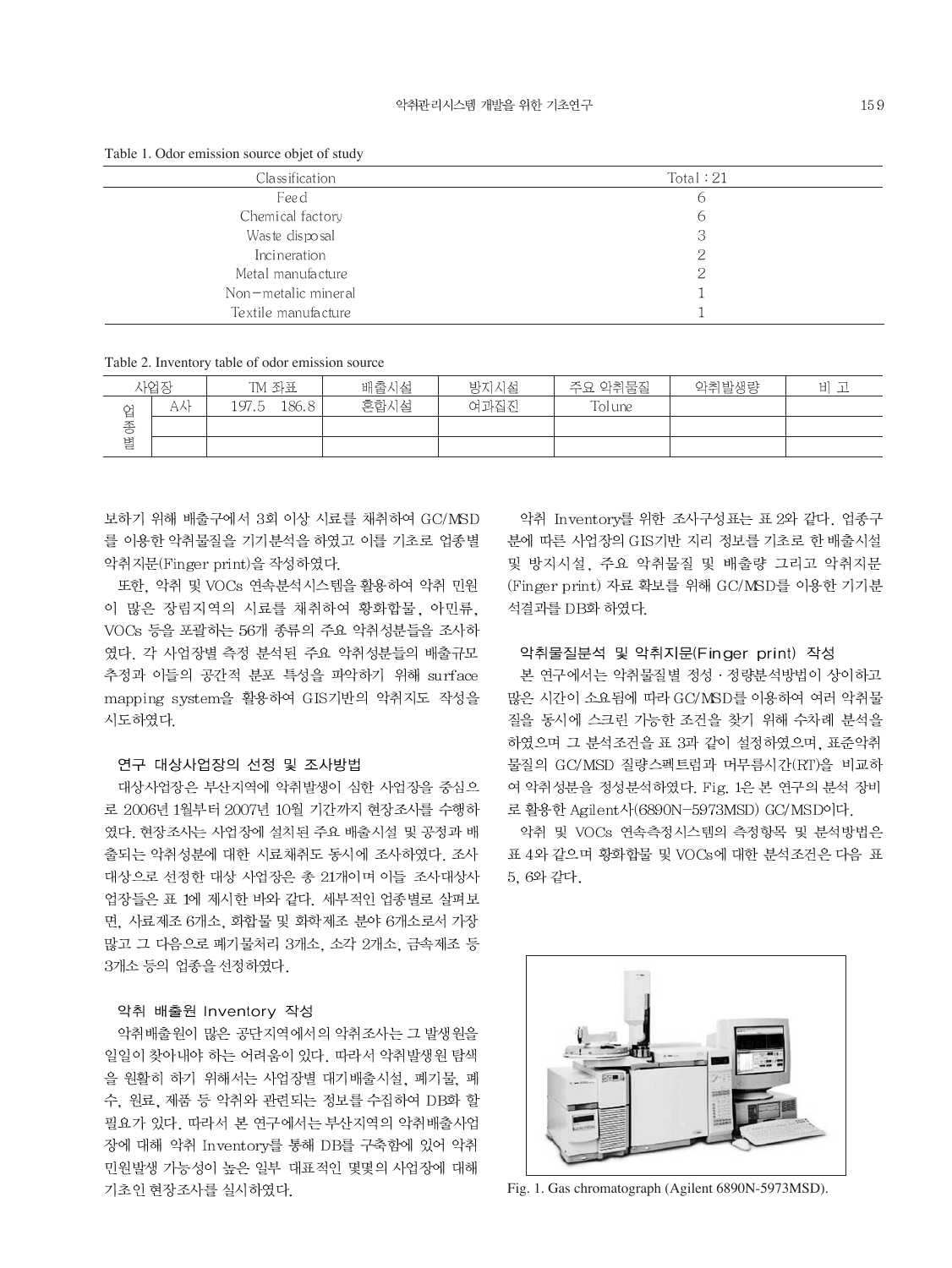|                 | <b>Step</b>       | Conditions                                              |  |  |
|-----------------|-------------------|---------------------------------------------------------|--|--|
|                 |                   | $\cdot$ Sample Vol. $:50\sim500$ ml                     |  |  |
|                 |                   | $\cdot$ Flow rate: 60ml/min                             |  |  |
|                 | Trap 1 (Empty)    | $\cdot$ Trapping : $-10^{\circ}$ C                      |  |  |
|                 |                   | · Desorb : 20℃ (Pre heat 20℃)                           |  |  |
| 7100            | Trap 2 (Tenax)    | $\cdot$ Trapping : $-70^{\circ}$ C                      |  |  |
| Preconcentrator |                   | · Desorb∶180℃                                           |  |  |
|                 |                   | $\cdot$ Cool down temp. : $-150^{\circ}$ C              |  |  |
|                 | Cryofocusing Trap | $\cdot$ Injection temp: $80 \sim 90^{\circ}$ C          |  |  |
|                 |                   | · Desorb∶180℃                                           |  |  |
|                 |                   | $\cdot$ Injection time : 3min                           |  |  |
|                 | Injector          | $\cdot$ Volatile Interface, 100°C                       |  |  |
|                 | Column            | $\cdot$ HP-1MS(30m $\times$ 0.2mm $\times$ 1.0 $\mu$ m) |  |  |
|                 |                   | $\cdot$ Carrier gas : He $1.0$ m $\ell$ /min            |  |  |
|                 |                   | · Initial Temp.: 30℃(10min)                             |  |  |
| 6890N GC        |                   | $\cdot$ 1st Ramp ∶5℃/min                                |  |  |
|                 | Oven Temp.        | $\cdot$ 1st Hold Temp. : 100°C (1m in)                  |  |  |
|                 |                   | · 2nd Ramp : 15℃/min                                    |  |  |
|                 |                   | · Final Temp. : 230℃(3m in)                             |  |  |
|                 |                   | $\cdot$ MSD temp: 230°C                                 |  |  |
| 5973MSD         | Detector          | $\cdot$ EM Volts : 1618                                 |  |  |
|                 |                   | $\cdot$ Scan mode (range 30-400)                        |  |  |

Table 3. Analytical conditions of preconcentration and GC/MSD

일반 대기 중으로 배출된 악취물질들은 확산 및 희석으로 인 해 그 농도가 매우 낮고 또한, 혼합되어 영향을 미침에 따라 원 인을 파악하기가 곤란하다. 따라서 악취의 원인을 정확하게 파 악하여 개선하기 위해서는 업종별 주요 악취물질에 대한 정확 한 조사와 분석이 필요하며, 이들 결과를 기반으로 악취배출원 의 추적과 비교를 통해 악취사고 또는 민원을 신속하게 해결할 수 있을 것으로 기대된다. 사업장별 악취지문 작성을 위해 배 출구에서 3회 이상 시료를 채취하여 GC/MSD를 이용한 악취 물질의 정성분석을 하였고 사업장별 악취지문(Finger print) 작성과 그 결과를 악취 Inventory 파일에 주요 악취물질로 저 장하였다.

# 악취지도 작성

일반적으로 기상조건 및 악취배출원의 가동여부 등에 따라 악취상태가 많이 상이해질 수 있음에 따라 간헐적인 악취조사 보다는 악취정도의 대표성을 파악하기 위해서는 연속적인 기 상 및 악취오염물질 농도에 대한 자료 확보가 요구된다. 우리 연구원에서는 2006년 2월부터 장림동, 감전동의 악취 및 VOCs 연속측정시스템을 구축하여 운영중에 있으며 본 연구에 서는 이들 연속측정 자료를 활용하여 악취물질 및 기상의 시간 대별 변화와 악취발생사례를 장림동 지역에 대해 검토하였다. 또한, 본 연구에서는 악취 Inventory DB를 기초로 한 주요 악취 배출원과 주요 악취물질의 농도를 고려하여 악취지도를 작성하고 악취물질별의 공간적 분포를 나타내었다. 향후 악취 관리시스템이 구축될 경우, 악취지도는 실시간 악취농도 및 배 출량 자료를 반영함으로서 피해지역과 악취정도, 그리고 악취 발생원을 추적할 수 있는 유용한 수단이 될 수 있을 것이다.

| Table 4. Continue odor and VOCs monitoring system |  |  |
|---------------------------------------------------|--|--|
|---------------------------------------------------|--|--|

| Ite m      |                         | $Pre - treatment$          | Analyzer / Detector | Analyzer-model | No. item | Analysis time (min) |
|------------|-------------------------|----------------------------|---------------------|----------------|----------|---------------------|
|            | Sulphur                 | Electric cryogenic cooling | GC/PFPD             | SPIS-TD 3000   |          | 30                  |
| Odor       | Ammonia/Amine           | HEDS (High Efficiency      |                     | PAS-100UA      |          | 30                  |
|            | Alde hy de              | Diffusion Scrubber)        | HPLC/UV             | PAS-100CAM     |          | 30                  |
|            | Tolune, Stylene, Xylene | El ectric cryo genic       | GC/FD               | $SPIS-TD3000$  | 56       | 50                  |
| <b>VOC</b> | PLOT                    | cooling                    |                     |                |          |                     |
|            | BP1                     |                            |                     |                |          |                     |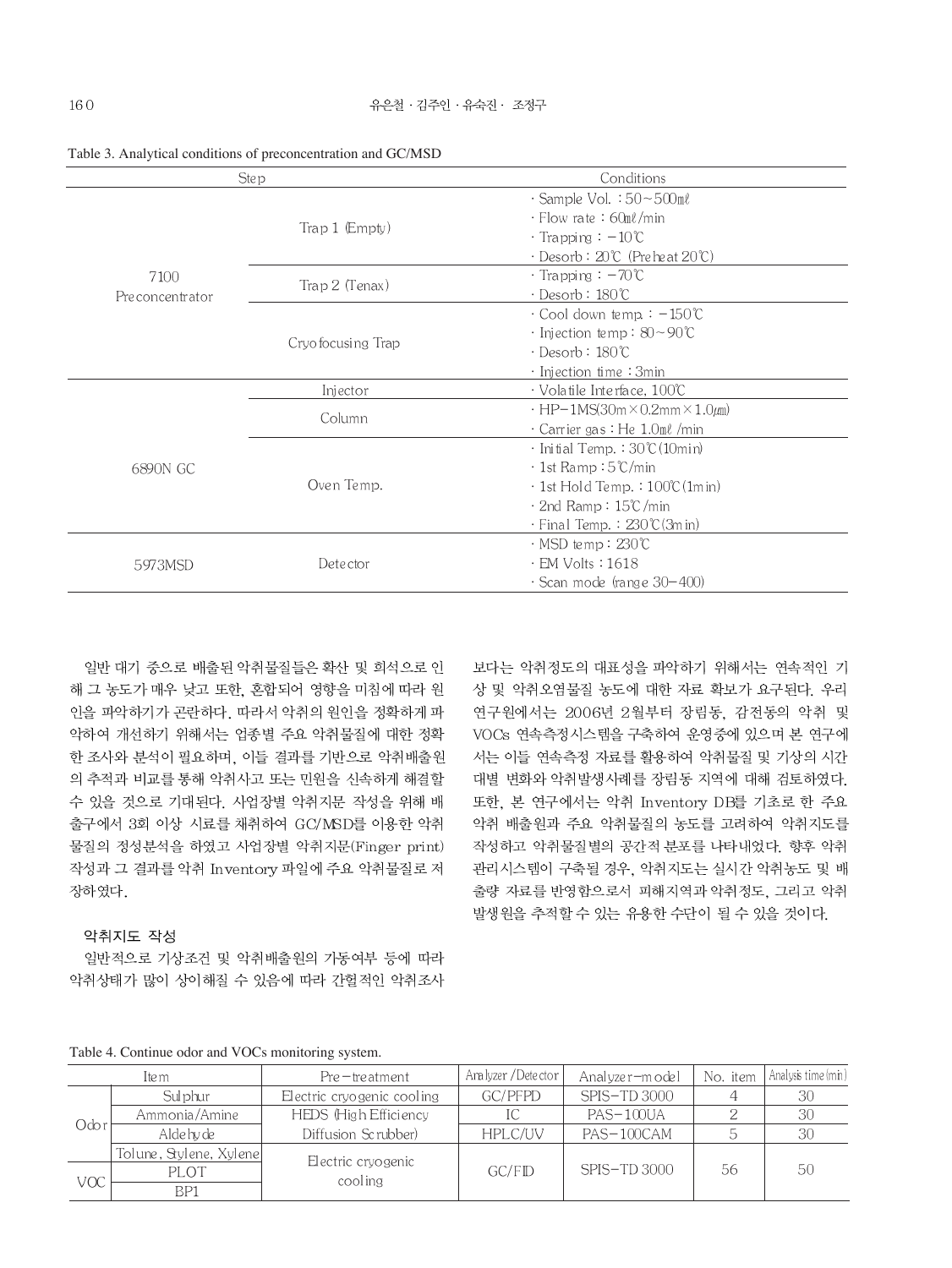| <b>GC</b> Conditions |                                             | PFPD Conditions          |               | TD Conditions               |                  |
|----------------------|---------------------------------------------|--------------------------|---------------|-----------------------------|------------------|
| Column               | BP1, 50m $\times$ 0.32mm $\times$ 5 $\mu$ m | Detector temp.           | $250^\circ$ C | Sampling flow (Adsorption)  | $50m\ell/min$    |
| Column flow          | $1.2$ ml/min                                | Flow rate $(m\ell/min)$  | $Air=10.7$    | Sampling temp. (Adsorption) | $-30^{\circ}$ C  |
| Initial temp.        | $40^{\circ}$ C                              |                          | $H2 = 11.0$   | Desorption temp.            | $100^{\circ}$ C  |
| Final temp.          | 200°C                                       | Carrier gas              | He(13.8psi)   | Desorption time             | 2 <sub>min</sub> |
| Initial time         | 5 <sub>min</sub>                            | sampling time: 20min     |               | Desorption flow             | $5m\ell$ /min    |
| Final time           | 5 <sub>min</sub>                            | (volume : IL)            |               |                             |                  |
| Ramp rate            | 15℃/min.                                    | analysis time $: 21$ min |               |                             |                  |

Table. 5 Conditions for sulphur compounds using continue odor and VOCs monitoring system.

Table. 6 Conditions for VOCs using continue odor and VOCs monitoring system.

| <b>GC</b> Conditions   |                                                                                         | FID Conditions          |                    | TD Conditions              |                |
|------------------------|-----------------------------------------------------------------------------------------|-------------------------|--------------------|----------------------------|----------------|
| Column<br>(DualColumn) | BP1, 50m $\times$ 0.32mm $\times$ 5 $\mu$ m<br>PLOT, $50m \times 0.32mm \times 5 \mu m$ | Detector temp.          | $250^{\circ}$ C    | Sampling flow (Adsorption) | $50m\ell/min$  |
| Column flow            | $2.0$ m $\ell$ /min                                                                     | Flow rate $(m\ell/min)$ | Air= $300$ ml/min  | Sampling temp (Adsorption) | $-20^{\circ}C$ |
| Initial temp.          | 45°C                                                                                    |                         | $H2 = 30.0$ ml/min | Desorption temp.           | 300C           |
| Final temp.            | 200C                                                                                    | Carrier gas             | He(18.8psi)        | Desorption time            | 15m in         |
| Initial time           | $15m$ in                                                                                | sampling time: 20min    |                    | Desorption flow            | $20m\ell/min$  |
| Final time             | 5 <sub>min</sub>                                                                        | (volume : 1L)           |                    | Split Ratio                | 10:1           |
| Ramp rate              | $4^{\circ}$ C/min                                                                       | analysis time: 57.8min  |                    |                            |                |

# 결과 및 고찰

#### 악취 Inventory 조사

부산지역에서 악취관련 사업장의 Inventory를 구축하기 위 해 우선 부산광역시 도시지리정보포탈시스템 (http://uis.busan.go.kr/)을 활용하여 악취배출사업장의 GIS 기반 데이터베이스를 표 7과 같이 구축하였고 업종별 대표적 인 악취물질을 입력하였으며 이를 활용한 악취배출사업장의 공간적 분포를 Fig. 2에 나타내었다. 업종별 악취배출사업장 의 공간적 분포에서 보듯이 악취 발생과 연관이 높은 일반적인 사업장들은 Fig. 2(b)처럼 사상구, 사하구 그리고 강서구 지역



Fig. 2. Spatial distributions of odor sources in Busan; (a) Oil station, (b) Manufactures, (c) Shipping, (d) Oil reservoir, (e) Solvent\_paint

에 집중되어 있으며 페인트 제조 및 유기용제를 대량 사용하는 사업장으로 악취배출이 많은 사업장들(Fig. 2(e))은 남구, 사 상구지역에 위치하고 있어 이들 지역은 부산에서 악취로 인한 민원발생 가능성이 높은 지역임을 시사한다.

또한, 악취 배출원 Inventory DB는 향후 악취지문 비교 및 악취지도 작성의 기초자료로 활용이 된다. 비록 업종은 유사하 지만, 사용되는 원료 및 그 공정이 상이함으로서 유사한 업종 이라도 주요 악취물질들이 달라 악취지문에 의한 악취배출원 의 추적을 위해서는 악취 Inventory외 GC/MSD를 이용한 사 업장별 악취물질의 크로마토그램의 분석이 중요할 것이다.

#### 악취물질분석 및 악취지문(Finger print)

악취배출원별 악취지문을 확보하기 위해 GC/MSD를 이용 한 주요 악취표준물질을 분석조건 (표 3)에 따른 주요 악취물질 들의 머무름 지체시간(RT)에 따른 시계열 그래프를 Fig. 3에 나타내었다. 주요 악취표준물질들은 propylene이 RT 1.63min으로 가장 빠른 시간에 검출되었으며 Dodecane이 RT 29.77min으로 가장 늦게 검출되었다.

본 연구에서 신속한 악취물질의 검사를 위해 적용한 분석조 건에 따른 악취물질별 Abundance 값들에 대한 표준화한 결 과를 Fig. 4에 나타내었다. 본 연구에서 선정한 주요 악취물질 의 분석조건에 따라 주요 악취물질에 대해 분석한 결과, RT가 12분 이하인 분자량이 적은 물질들의 표준화된 Abundance 값들이 대부분 0이하로 낮은 감도를 보였으며 RT가 12분이상 인 물질에 대해서는 다소 양호한 감도를 보이는 것으로 나타났 다. 모든 악취물질에 대해 동일한 분석조건을 적용함에 다소 무리가 있음에도 불구하고 악취는 그 농도가 매우 낮고 지속성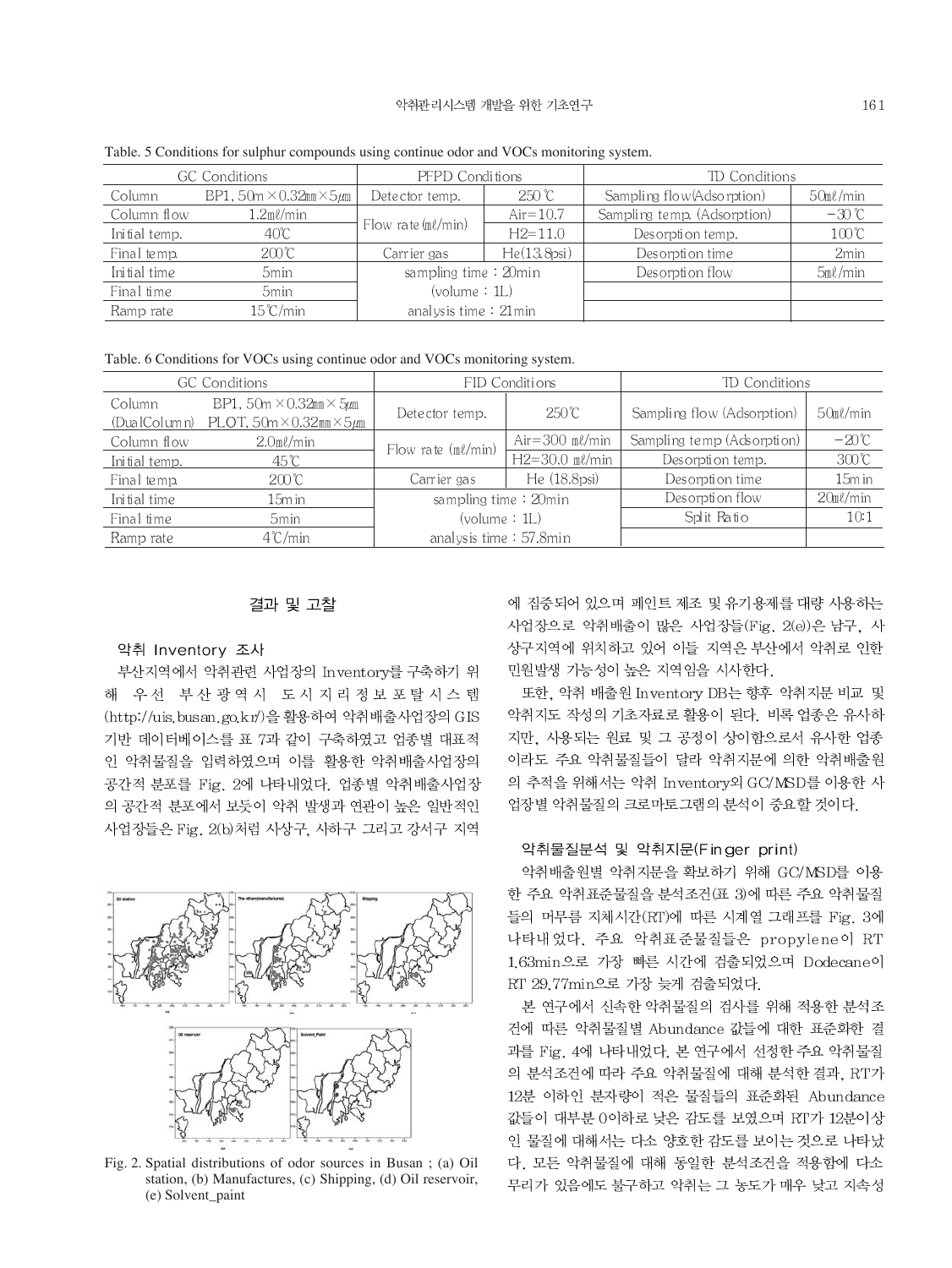

Fig. 3. Retention time of odor materials by using GC/MSD



Fig. 4. Z score of abundance for odor materials by using GC/MSD

Table 7. GIS-based Database of odor sources

| 구 분    | TM X   | TM Y   | 배출시설          | 주요 악취물질              |
|--------|--------|--------|---------------|----------------------|
| 합판제조   | 197.6  | 172.6  | 건조시설/세정시설     | 복합악취,                |
| 폐수처리   | 196.3  | 176    | 폐수처리장/미생물공법   | 복합악취, 황화수소, 메틸머캅탄    |
| 섬유     | 196.1  | 177.3  | 텐터시설/세정집진     | 복합악취, 스타이렌           |
| 사료제조   | 196.1  | 176.4  | 자숙.건조시설/소각    | 복합악취, 암모니아           |
| 금속제품제조 | 196.5  | 176.7  | 주물사제조/여과,흠착시설 | 복합악취                 |
| 사료제조   | 196.3  | 175.2  | 자숙시설/흡착, 세정시설 | 복합악취, 암모니아아민류, 메틸머캅탄 |
| 금속표면처리 | 195.9  | 175.4  | 산처리시설/세정시설    | 복합악취, 아세트알데히드        |
| 화학     | 212    | 194    | 반응시설/홍착시설     | 복합악취.                |
| 고무     | 198.3  | 182.9  | 가황시설/흡착시설     | 복합악취, 아세트알데히 드       |
| 동물사료제조 | 187.80 | 177.40 | 증자시설/미생물처리시설  | 복합악취, 암모니아, 트리메틸아민   |
| 폐기물처리  | 187.08 | 177.56 | 정제시설/소각,흡착시설  | 복합악취 . 다이메틸디설 파이드    |
|        |        |        |               |                      |

이 짧은 특성 때문에 다성분 악취분석의 동시분석을 위해 악취 물질 분석조건에 대한 추가적인 연구가 필요할 것으로 보인다. Fig. 5는 일부 악취배출원(사업장)의 배출구에서 배출되는 악취에 대해 기기 분석한 결과를 토대로 악취지문 작성을 위한 사례를 나타낸 것이다. 사업장별 악취물질의 RT는 거의 30분



Fig. 5. Finger print of each odor source

이내이나 사업장의 특성에 따라 검출되는 악취물질의 수 등이 각각 다른 패턴을 보여준다. 공정 및 투입되는 약품의 종류가 적은 경우는 배출되는 악취물질이 적은 반면에 공정이 복잡하 고 그 투입되는 원료 및 약품이 많은 경우는 거의 같은 머무름 시간대에 아주 다양하고 많은 악취물질이 배출됨을 보여주었 다. 따라서 동일한 업종이라도 악취물질의 배출특성이 매우 상 이함으로 업종구분에 따른 악취물질의 분석보다는 공정, 원료 그리고 배출시설 등이 유사한 사업장을 하나의 그룹으로 나누 어 악취물질의 분석을 함으로서 효과적인 악취지문 작성이 가 능할 것으로 보인다.

# 악취 연속모니터링 및 악취지도

지역별 악취상태는 주변에 위치한 악취배출원의 가동여부, 기상조건 등으로 인해 그 악취강도와 피해지역이 많이 달라진 다. 악취문제는 국지적이며 그 지속정도가 짧고 그 배출원들이 매우 다양함으로 인해 해결방법이 복잡하다. 본 연구에서는 우 리 연구원에서 2006년 1월부터 2007년 10월까지 장림동의 악 취 및 VOCs 연속측정시스템 자료를 활용하여 악취피해지역의 시간변화에 따른 주요악취물질들에 대한 시간적 변화특성을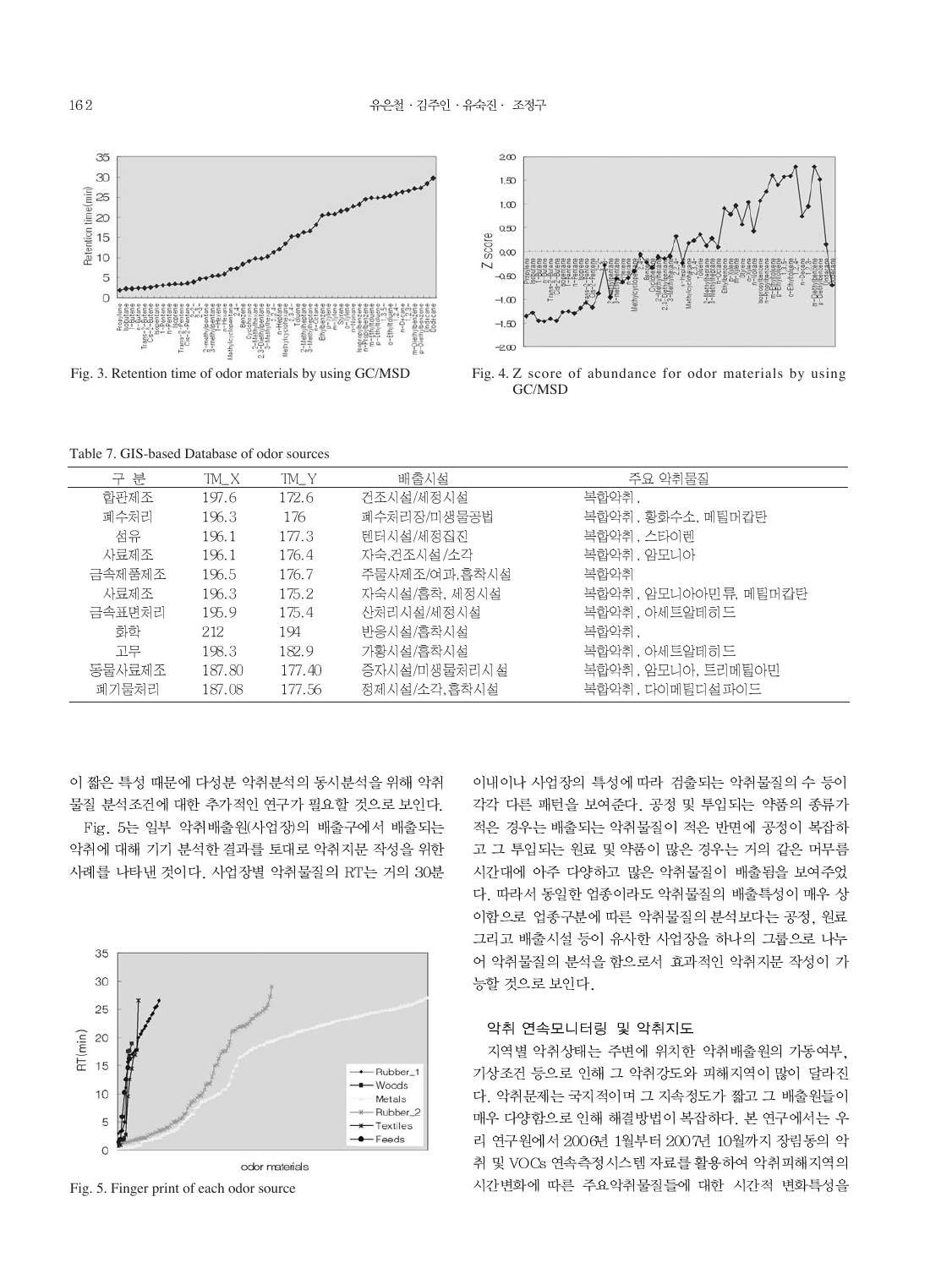

Fig. 6. Temporal variation of H2S, NH3 and Toluene at Jang-Nim ; (a) H2S, (b) NH3 and (c) Toluene

검토하였다. 주요 검토대상 악취물질은 농도수준이 높은 황화 수소, 암모니아 그리고 톨루엔에 대해서 요일별, 시간대별 농 도변화를 Fig. 6에 나타냈다. 주요악취물질들의 시간적 변화 를 살펴보면, 황화수소(Fig. 2(a))의 경우는 야간 및 새벽시간 대에 높은 경향을 보이며 요일별 농도차이도 많음을 보였다. 반면에 암모니아의 요일별, 시간대별 농도변화(Fig. 6(b))는 거의 변동이 없이 일정한 수준을 보였으며, 시간대별 농도차이 는 아주 작지만 낮 시간대에 약간 증가하는 패턴을 가지는 것 으로 나타났다. 휘발성 유기화합물질인 톨루엔(Fig. 6(c))은 일요일을 제외한 다른 요일에는 농도변화가 거의 동일한 경향 을 가지며 오전 10시 전후의 시간대에 가장 높은 농도를 보이 며 그 후 감소하였다가 16시에 재차 증가하다가 감소하는 경향 을 보였다. 따라서 황화수소. 암모니아 그리고 톨루엔 등 주요 악취물질의 시간적 변동특성이 각각 다른 패턴을 보임으로서 장림지역에서 악취의 원인규명 및 배출원 추적을 위해서는 악 취배출원별 주요 악취물질과 활동도 등에 대한 Inventory 조 사와 악취지문 작성 등이 필요함을 시사한다.

또한, 장림지역에서 악취물질의 수송 및 희석 등에 영향을 주는 기상요소인 풍속 및 풍향의 월별 변화추세를 살펴보기 위



Fig. 7. Variation of wind direction and wind speed at Jang-Nim station during Jan. 2006 to Oct. 2007.



Fig. 8. Map of Odor source around Jang-Nim dong

해 이들의 시계열 그래프를 Fig. 7에 나타내었다. 장림지역의 2006년 1월부터 2007년 10월까지 대부분 북서풍계열 바람으 로서 월평균 풍속 2 - 2.5m/s 범위를 가지며 악취로 인한 민 원발생이 많은 하절기에는 월평균 풍속 1 - 2m/s의 남풍계열 의 바람이 많이 부는 것으로 나타났다.

Fig. 8은 장림동 주변지역 악취배출원과 그 주변의 거주지 역 등을 나타낸 지도로서 주요 악취발생원들이 거주지역의 북 서지역에 위치하고 있어 악취로 인한 피해가 연중 지속될 가능 성이 많음을 보여준다. 또한, 연속 모니터링을 위한 측정소가 주요 악취발생원들의 동쪽에 위치하고 있어 서풍계열의 바람 이 불 때와 배출된 악취물질의 희석, 수송 등이 불량한 정체된 대기조건일 경우에 이들 발생원에서 배출된 악취물질들의 농 도가 높은 수준으로 감지될 것이다.

악취지도는 악취배출원 Inventory DB와 지리정보를 결합 하여 작성할 수 있다. 본 연구에서 는 악취지도 작성을 위한 사 례로서 신평 · 장림지역을 TM좌표에 의해 X방향 195.7~ 197.0, Y 방향 175.7~176.5로 X, Y방향 각각 약 1.3 Km, 0.8Km에 대해 구분하였다. 신평, 장림지역에서 분석된 악취 물질별 농도자료를 기초로 Kriging 방법을 적용하여 악취물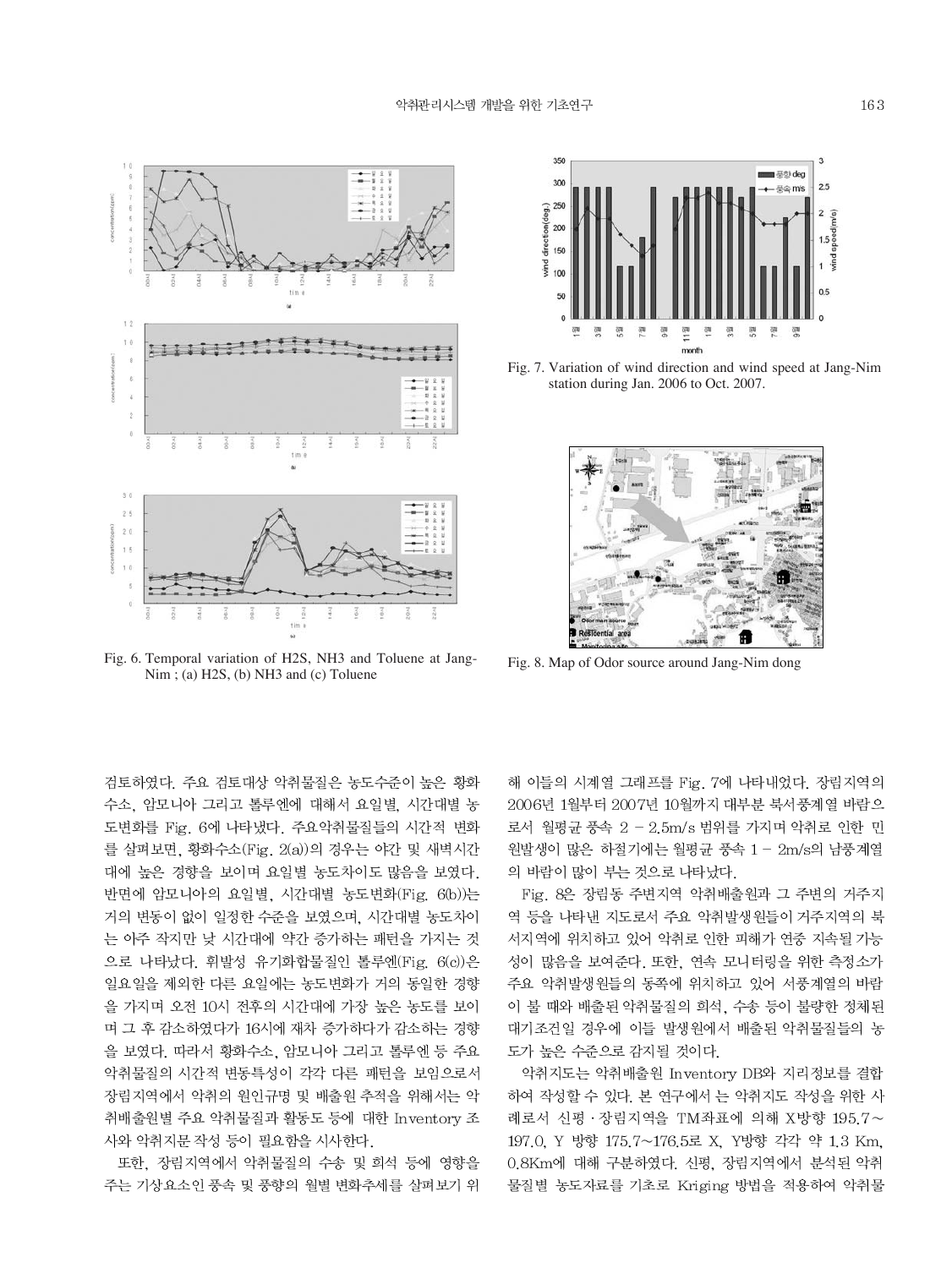

Fig. 9. Maps of isopleth for odor around Jang\_Nim Fig. 10. Distribution of odor source in Busan



질별 등농도선을 구하였고 악취물질별 공간적 분포는 Fig. 9 와 같다.

악취물질별 공간적 분포를 살펴보면, 복합악취 및 황화수소 (H2S)는 피혁조합폐수처리장을 중심으로 방사형 모양으로 분 포하고 있으며 복합악취는 공단지역 기준 20을 초과하는 지역 이 조사대상지역의 거의 대부분을 차지하고 있음을 보여준다. 스타이렌, 다이메틸설파이드 그리고 암모니아에 대한 등농도 선는 복합악취 및 황화수소의 분포와 달리 신평 · 장림공단지 역의 북부 및 서부지역이 높은 공간적 분포를 보였다. 이들 악 취물질별 악취지도 작성을 통해 악취로 인한 피해지역 및 그 정도를 파악할 수 있으며 악취발생원의 관리를 위한 유용한 수 단이 될 수 있을 것이다.

부산지역 주요 악취발생사업장의 분포와 악취물질별 배출특 성을 파악하기 위해 2006년 및 2007년 2년간 부산지역의 주 요 악취발생사업장 16개소에서 분석한 지정악취물질 농도자료 를 활용하여 Fig. 10에 악취물질 농도에 따른 지역 사업장별 분포를 나타내었다.

악취물질별 농도에 따른 공간적 분포를 살펴보면, 암모니아 는 사하구 지역에서 0.4 ppm이상인 곳이 3개소로 가장 많고 녹산 산업단지가 0.2 ppm이상인 곳이 2개소로 나타났다. 황 화수소는 사하구 지역이 0.1 ppm이상인 지역이 2개소 있으며 사상구 지역에서 0.02 ppm이상인 곳이 1개소로 나타났다. 다 이메틸다이설파이드는 녹산 산업단지에서 0.01 ppm이상인 곳이 1개소로 나타났다. 복합악취는 사하구 지역이 5 ~ 20정 도로 가장 높은 수준을 보이며 사상구 및 강서구 녹산 산업단 지 등에서도 5 ~10정도 수준을 보였다.

# 악취관리시스템 구성

본 연구에서는 악취관리시스템 구축을 위한 기초연구의 단 계로서 악취발생원 Inventory DB, 분석 및 지문시스템 구축 과 함께 사용자인터페이스인 악취 연속모니터링 및 악취지도 를 활용함으로서 악취관리시스템(Fig. 11)을 구성할 수 있다.



Fig. 11. Structure of odor management.